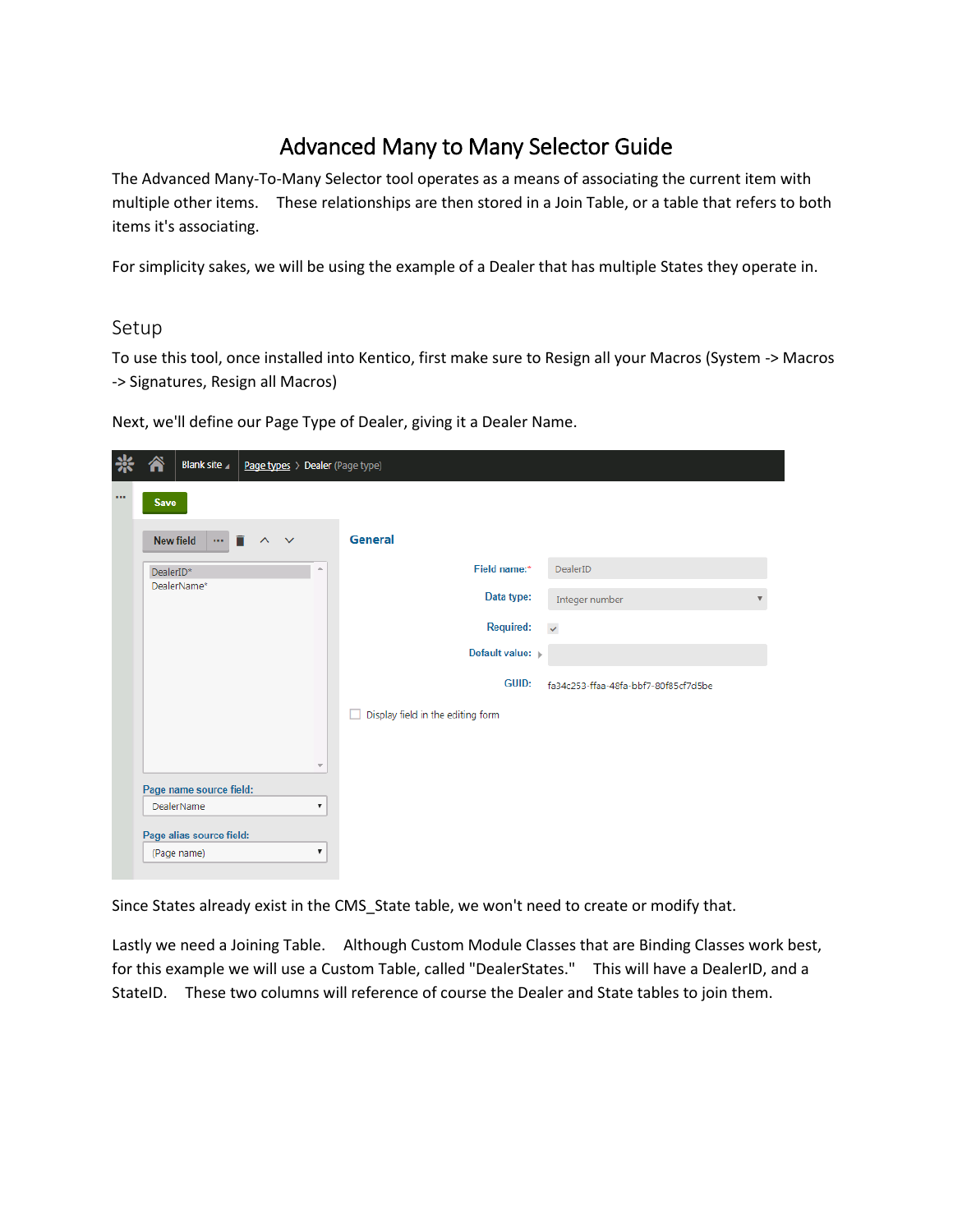|          | Blank site                                       | Custom tables > Dealer States (Custom table) |                                      |
|----------|--------------------------------------------------|----------------------------------------------|--------------------------------------|
| $\cdots$ | <b>Save</b>                                      |                                              |                                      |
|          | n<br>New field<br>$\sim$<br>$\mathbf{\nabla}$    | General                                      |                                      |
|          | ۸<br>ItemID*                                     | Field name:*                                 | ItemID                               |
|          | DealerID*<br>StateID*<br><b>ItemModifiedWhen</b> | Data type:                                   | Integer number<br>▼                  |
|          | ItemGUID*                                        | <b>Required:</b>                             | $\checkmark$                         |
|          |                                                  | Default value:                               |                                      |
|          |                                                  | <b>GUID:</b>                                 | fb063b79-2261-4418-ad95-b1814abe09cc |
|          |                                                  | Display field in the editing form<br>ш       |                                      |
|          |                                                  |                                              |                                      |
|          | $\overline{\phantom{a}}$                         |                                              |                                      |
|          |                                                  |                                              |                                      |

Next we will add a Field without Database Representation to our Dealer Page Type, and set the Control to the Advanced Many to Many Selector.

| <b>Blank site</b><br>Page types > Dealer (Page type)               |                                                       |
|--------------------------------------------------------------------|-------------------------------------------------------|
| <br><b>Save</b>                                                    |                                                       |
| î<br><b>New field</b><br>$\cdots$<br>$\lambda$<br>$\checkmark$     | General                                               |
| A<br>DealerID*                                                     | Field name:*<br>StateSelector                         |
| DealerName*<br>StateSelector                                       | Data type:<br>Text<br>۷.                              |
|                                                                    | Size:<br>200                                          |
|                                                                    | <b>Required:</b>                                      |
|                                                                    | Default value: >                                      |
|                                                                    | <b>GUID:</b><br>85799e19-b523-4f7b-a9c1-52a717943be8  |
|                                                                    | $\triangleright$ Display field in the editing form    |
|                                                                    | <b>Field appearance</b>                               |
| Page name source field:<br>DealerName<br>$\boldsymbol{\mathrm{v}}$ | Field caption: $\rightarrow$<br><b>State Selector</b> |
| Page alias source field:                                           | Field description: $\rightarrow$                      |
| $\boldsymbol{\mathrm{v}}$<br>(Page name)                           |                                                       |
| <b>Quick links:</b>                                                | <b>Explanation text: ▶</b>                            |
| General<br>Field appearance<br>Editing control settings            | Form control:<br>Advanced Many-to-Many Selector<br>▼  |

The configuration for this will be as followed: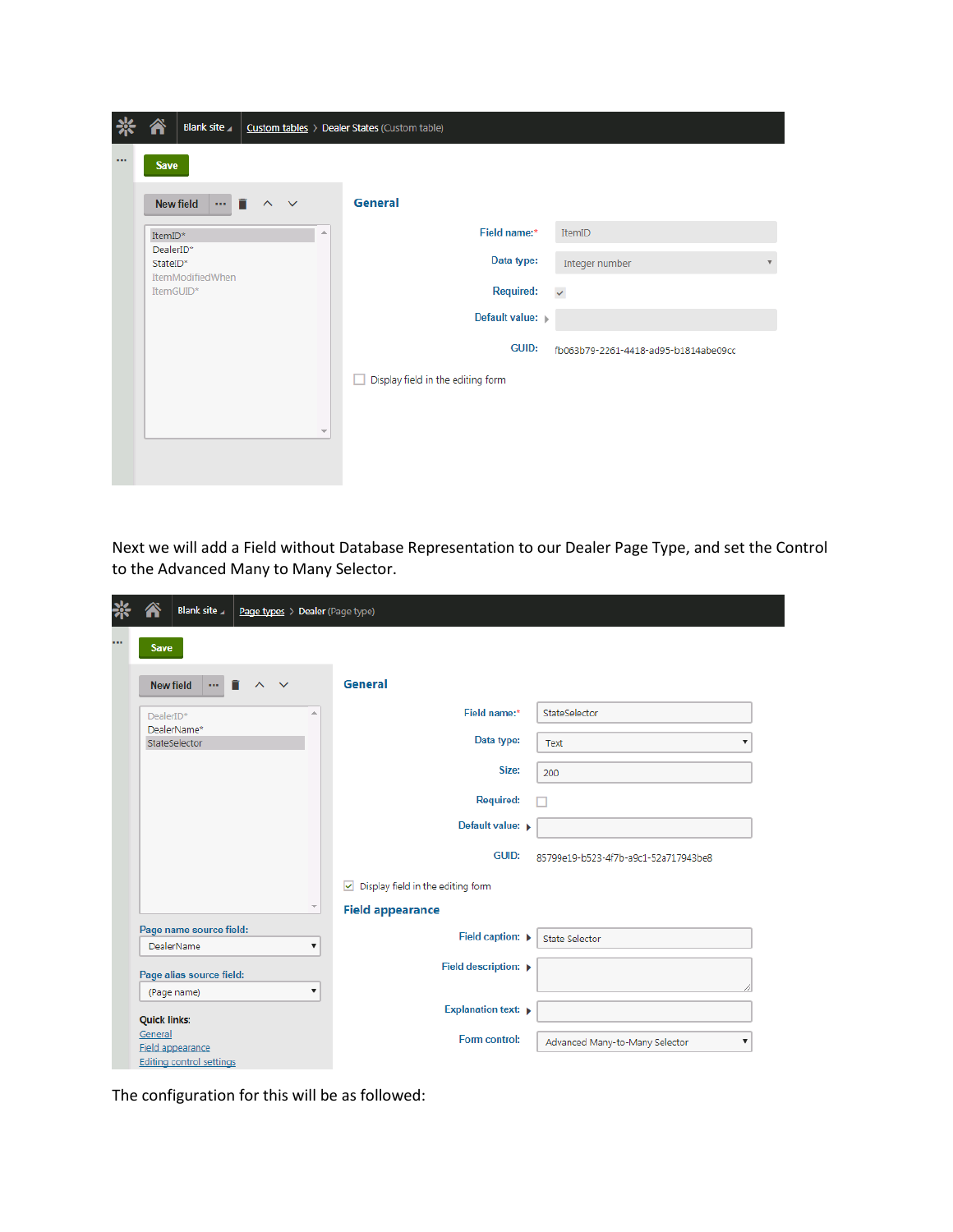- **Related Object Type**: State (that is what we are joining to Dealers)
- **Related Object Reference FIeld:** StateID (What field from the CMS\_State table we are pulling the reference from)
- **Return Type:** Int (since the key we are referencing is their row ID which is an Integer. Can use GUIDs and CodeNames as well)
- **Related Object Restraining Where Condition:** A limit that only US States are valid: CountryID = (select top 1 CountryID from CMS\_Country where CountryTwoLetterCode = 'US')
- **Join Table Code Name:** The code name of the Dealer States Joining Custom Table (customtable.dealerstates)
- **This Object Foreign Key:** The Identifier for the Dealer Object (DealerID)
- **Join Table Left Field Name:** The FIeld Name on the join table that will hold the "Left" relationship (DealerID)
- **Join Table Right Field Name:** The Field name on the join table that will hold the "Right" relationship (StateID)
- **Join Table GUID Field Name:** Only enter if the Join Table class has an auto generated GUID (ItemGUID)
- **Join Table Last Modified Field Name:** Only enter if the Join class has an auto generated Last Modified (ItemModified)
- **Join Table Code Name Field Name:** Only enter if the Join Class has a Code Name, this one doesn't.
- **Join Table Site ID Field Name:** Only enter if the Join Class has a Site ID field, this one doesn't.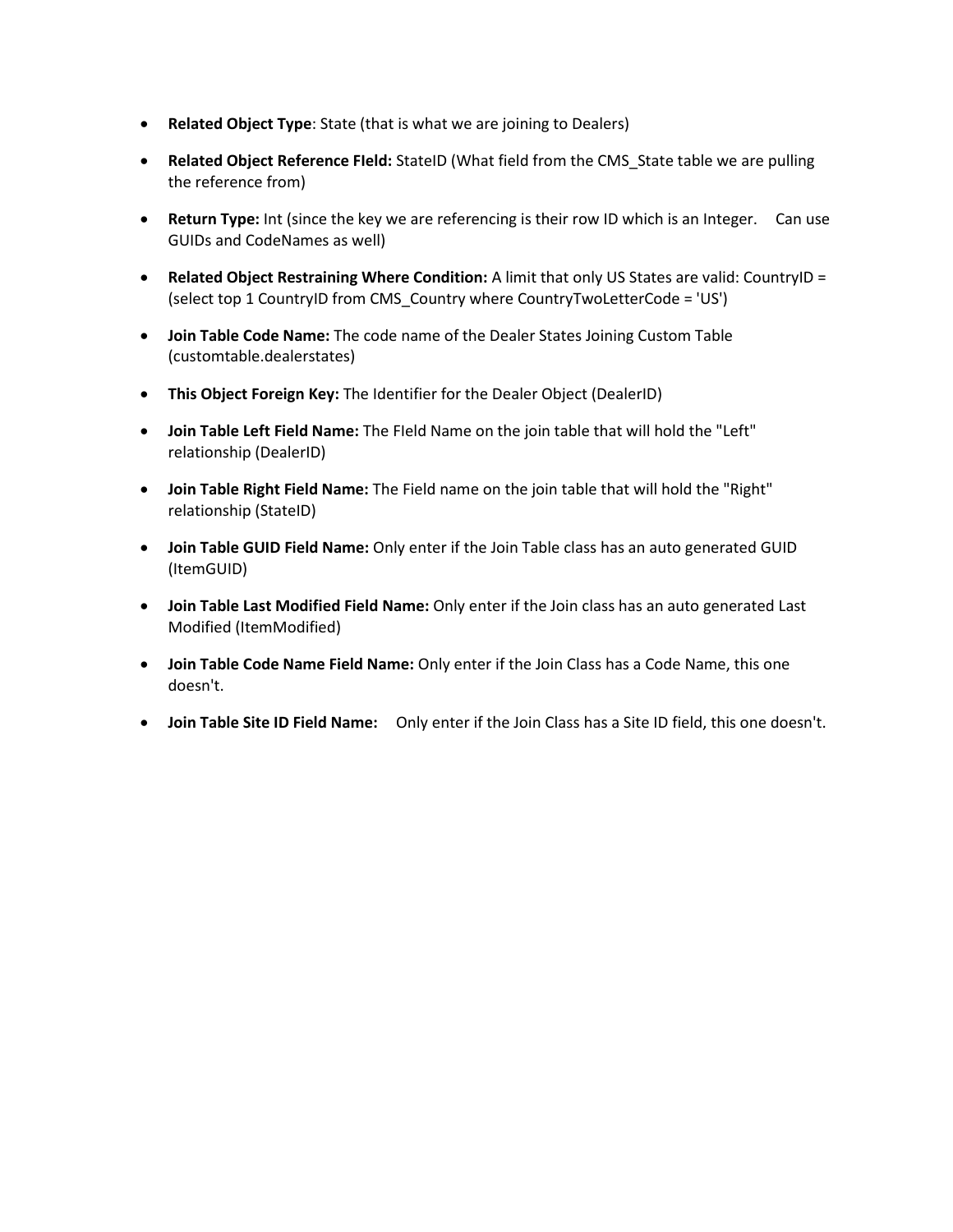| ₩<br>谷<br>Blank site a<br>Page types > Dealer (Page type) |                                                          |                                                  |               | ⋇ | Â<br>Blank site a Custom tables > Dealer States (Custom table) |                        |
|-----------------------------------------------------------|----------------------------------------------------------|--------------------------------------------------|---------------|---|----------------------------------------------------------------|------------------------|
| in.<br>Save                                               |                                                          |                                                  | 111           |   | Save                                                           |                        |
| New field<br>$\sim$ $\vee$<br><b>TELE</b>                 | Kelated Object Type: P State                             |                                                  | <b>Juniut</b> |   | New field<br>î<br>$\sim$ $\vee$<br>                            | General                |
| DealerfD*                                                 | Related Object Reference Field:* ▶                       | StatelD                                          |               |   | ItemID*                                                        |                        |
| DealerName*                                               | Return Type:"                                            | int (Row ID)                                     |               |   | DealerID <sup>®</sup><br>StateID*                              |                        |
| StateSelector                                             | Minimum Relationships: p                                 | $\mathbf{1}$                                     |               |   | ItemModified When                                              |                        |
|                                                           | Maximum Relationships: >                                 |                                                  |               |   | TremGUID"                                                      |                        |
|                                                           | Related Object Restraining Where >                       | CountryID = (select top 1 CountryID from CMS_C   |               |   |                                                                |                        |
|                                                           | $\blacksquare$ $_{\text{Selector}}$                      |                                                  |               |   |                                                                | Display field in the e |
|                                                           | Separator Character:* ▶                                  |                                                  |               |   |                                                                |                        |
| Page name source field:                                   | Use Custom Selector: ▶                                   |                                                  |               |   |                                                                |                        |
| $\star$<br>DealerName                                     | Uni Selector                                             |                                                  |               |   |                                                                |                        |
| Page alias source field:                                  |                                                          |                                                  |               |   |                                                                |                        |
| ۰<br>(Page name)                                          | <b>Join Table Configurations</b>                         |                                                  |               |   |                                                                |                        |
| Quick links:                                              | Join Table C<br>de Name:"                                | customtable.DealerStates                         |               |   |                                                                |                        |
| General<br>Field appearance                               |                                                          | If a Custom Module Class, hover over description |               |   |                                                                |                        |
| Editing control settings                                  |                                                          | for instructions.                                |               |   |                                                                |                        |
| Validation<br>CSS styles                                  | This Object Foreign Key:"                                | DealerID                                         |               |   |                                                                |                        |
| <b>HTML</b> Envelope<br>Field advanced settings           | Join Table Left Field Name:* >                           | DealerID                                         |               |   |                                                                |                        |
|                                                           | Join Table Right Field Name:" > StatelD                  |                                                  |               |   |                                                                |                        |
|                                                           | Join Table GUID FieldName: »                             | <b>ItemGUID</b>                                  |               |   |                                                                |                        |
|                                                           | Join Table Last Modified FieldName: >   ItemModifiedWhen |                                                  |               |   |                                                                |                        |

## *Set the Selector*

The Advanced Many To Many Selector by default leverages the CMS Uni Selector. However, using the "Use Custom Selector" you can select any form control that would return the identifier values, separated by the delimiter specified. We will not cover this as it's rare that you will need this, and instead show the basic configuration of the Uni Selector for our example.

- **Return Column Name**: The Column name that the Uni Selector will return for its values, in this case the StateID
- **Object Site Name:** Optional, the Site Name to use for showing items, #currentsite defaults to the current site.
- **Display Name Format:** Using macros, can set what shows in the Uni Selector Dialog
- **Seleciton Mode:** The Uni Selector mode. Multiple Textbox is a good one that allows multiple items to be selected.
- **Where Condition:** A limit that only US States are valid: CountryID = (select top 1 CountryID from CMS\_Country where CountryTwoLetterCode = 'US')
- **Order By:** The Order By for the Items shown.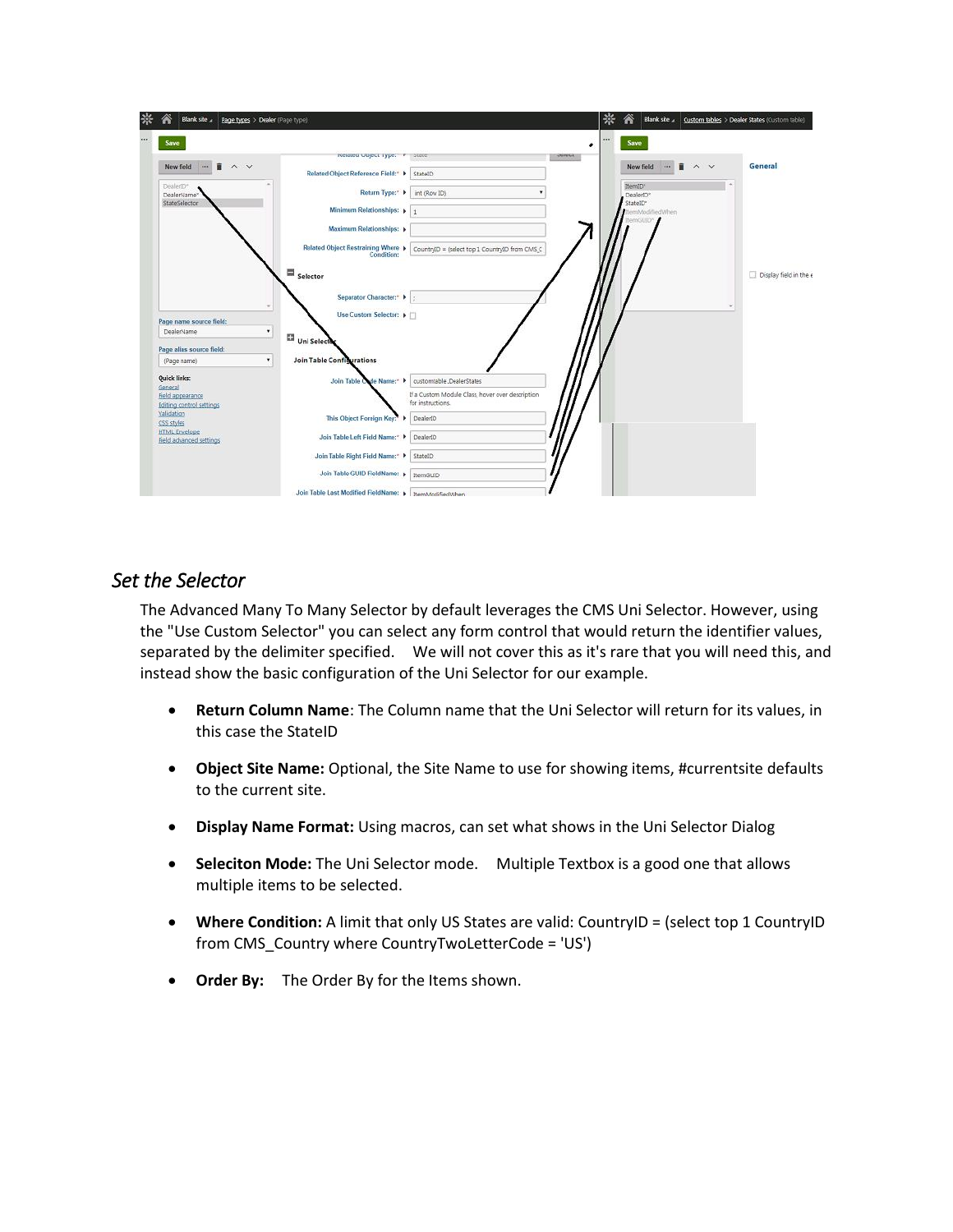| StateSelector                                           |                                                 |                                                                                                              |
|---------------------------------------------------------|-------------------------------------------------|--------------------------------------------------------------------------------------------------------------|
|                                                         | <b>Uni Selector</b>                             |                                                                                                              |
|                                                         | Return column name: ▶                           | StateID                                                                                                      |
|                                                         | Object site name: ▶                             | #currentsite                                                                                                 |
|                                                         | Display name format: $\triangleright$           | {% StateDisplayName %}                                                                                       |
|                                                         | Selection mode: ▶                               | Multiple text box                                                                                            |
| $\overline{\phantom{a}}$                                | Additional columns: ▶                           |                                                                                                              |
| Page name source field:<br>DealerName<br>▼              | Where condition: $\blacktriangleright$          | $\frac{1}{\tau}$<br>CountryID = (select top 1 CountryID from<br>CMS Country where CountryTwoLetterCode<br>.) |
| Page alias source field:<br>▼<br>(Page name)            | Order by: $\rightarrow$                         | StateDisplayName                                                                                             |
| <b>Quick links:</b>                                     | Enabled column name: b                          |                                                                                                              |
| General<br>Field appearance<br>Editing control settings | Allow edit text box: $\blacktriangleright \Box$ |                                                                                                              |

That's it, now our tool is configured! Now let's add a new Dealer:

| Blank site<br>$Pages > New Dealer$     |                                        |                 |                        |
|----------------------------------------|----------------------------------------|-----------------|------------------------|
| Preview<br>Listing                     | Save and create another<br><b>Save</b> | Spell check     |                        |
| $\wedge$ $\vee$ Q<br>в                 |                                        |                 |                        |
| <b>Blank site</b>                      | Dealer Name:*<br>$\bullet$             | My Dealer       |                        |
| <b>i</b> Google                        | $\bullet$<br><b>State Selector:</b>    |                 | <b>Select</b><br>Clear |
| Html-Module-Test<br>п                  | $\bullet$<br>Publish from:             |                 |                        |
| Test Multi Children form               | Ø                                      | m Now           |                        |
| <b>Select item</b>                     |                                        | $\Box$ $\times$ |                        |
| Name:                                  |                                        |                 |                        |
|                                        |                                        |                 |                        |
|                                        | <b>Search</b>                          |                 |                        |
| Select all<br><b>Deselect all</b>      |                                        |                 |                        |
|                                        |                                        |                 |                        |
| Item name                              |                                        |                 |                        |
| Alabama                                |                                        |                 |                        |
| $\overline{\mathbf{v}}$<br>Alaska      |                                        |                 |                        |
| Arizona                                |                                        |                 |                        |
| Arkansas                               |                                        |                 |                        |
| $\overline{\mathbf{v}}$<br>California  |                                        |                 |                        |
| Colorado                               |                                        |                 |                        |
| $\overline{\mathbf{v}}$<br>Connecticut |                                        |                 |                        |
| Delaware                               |                                        |                 |                        |
| District of Columbia                   |                                        | ÷               |                        |
|                                        |                                        |                 |                        |
|                                        |                                        | <b>Select</b>   |                        |